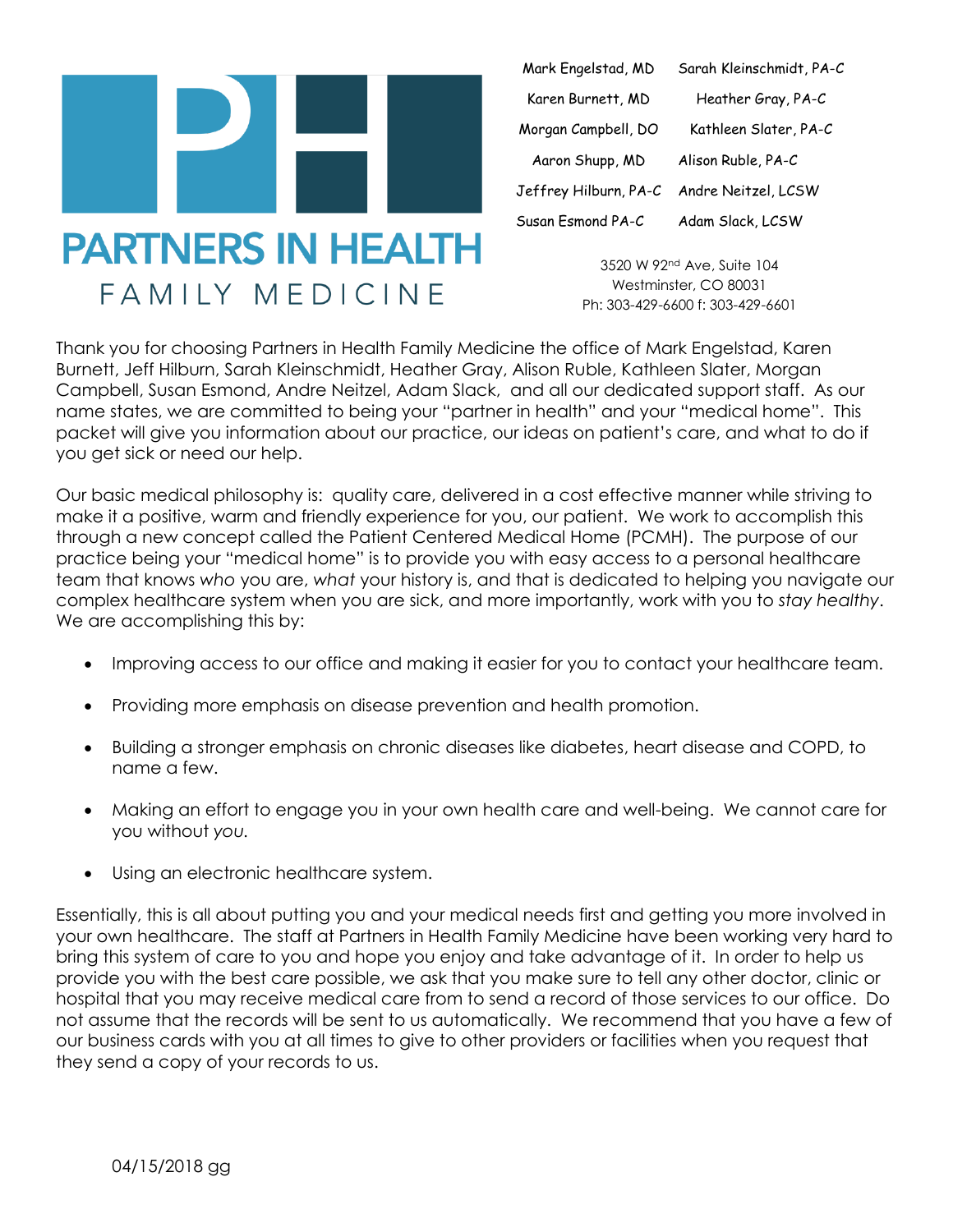When you have a visit with one of our providers you will receive a "patient plan" that gives a list of the issues that were discussed at your visit with the plan for each item, including referrals. It will also contain your vital signs and current medications along with the date that you are to return to our clinic for care.

If you have an appointment to be seen upstairs, we have an elevator located outside of the building or you can also take the stairs. We are very excited about our new space and everyone is more than welcome to come check it out!

Again, it is a pleasure and privilege to be your "Partner in Health" and we look forward to building lasting relationships with you and your families.

**Contact Information**: Phone: 303-429-6600 Fax: 303-429-6601. We answer most calls live, but occasionally you will have to leave a message on our voicemail. We check the messages frequently throughout the day. We are also available for **non-urgent issues** through the internet using a secure web portal called NextMD. Talk to a receptionist if you would like to sign up for the patient portal. When the office is closed, you can page the on call provider by dialing **303-855-5005**. After listening to the brief message, you will be asked to enter the number where you would like the provider to call.

**Hours of operation**: **Monday through Friday 7:30am to 6pm, Saturday 8am to 5pm, Sunday 8am to 4pm.** We close on Wednesday from 12:15-1:15 for administrative meetings. We frequently offer appointments as early as 7 am, during the lunch hour, and as late as 5:45pm in an effort to provide you with easy access to our healthcare services.

**Services Offered**: Urgent care and same day appointments, chronic disease management, well child visits, adult wellness exams and preventive visits, well women exams and PAP smears, childhood and adult vaccinations, pre-operative clearance, x rays, EKG's, pulmonary function testing, skin lesion removal, laceration repair, joint injections, testing to screen for peripheral arterial disease, certain blood and urine testing in office or blood draw for outside analysis.

**Prescription Refill Request:** In most cases you need to contact your pharmacy to request a refill. If the request is urgent and you must have the medication that day, call our office and our staff will take care of this for you. We have specific policies about refilling certain medications, such as antibiotics and narcotics, which your provider will inform you of at the time that they are prescribed.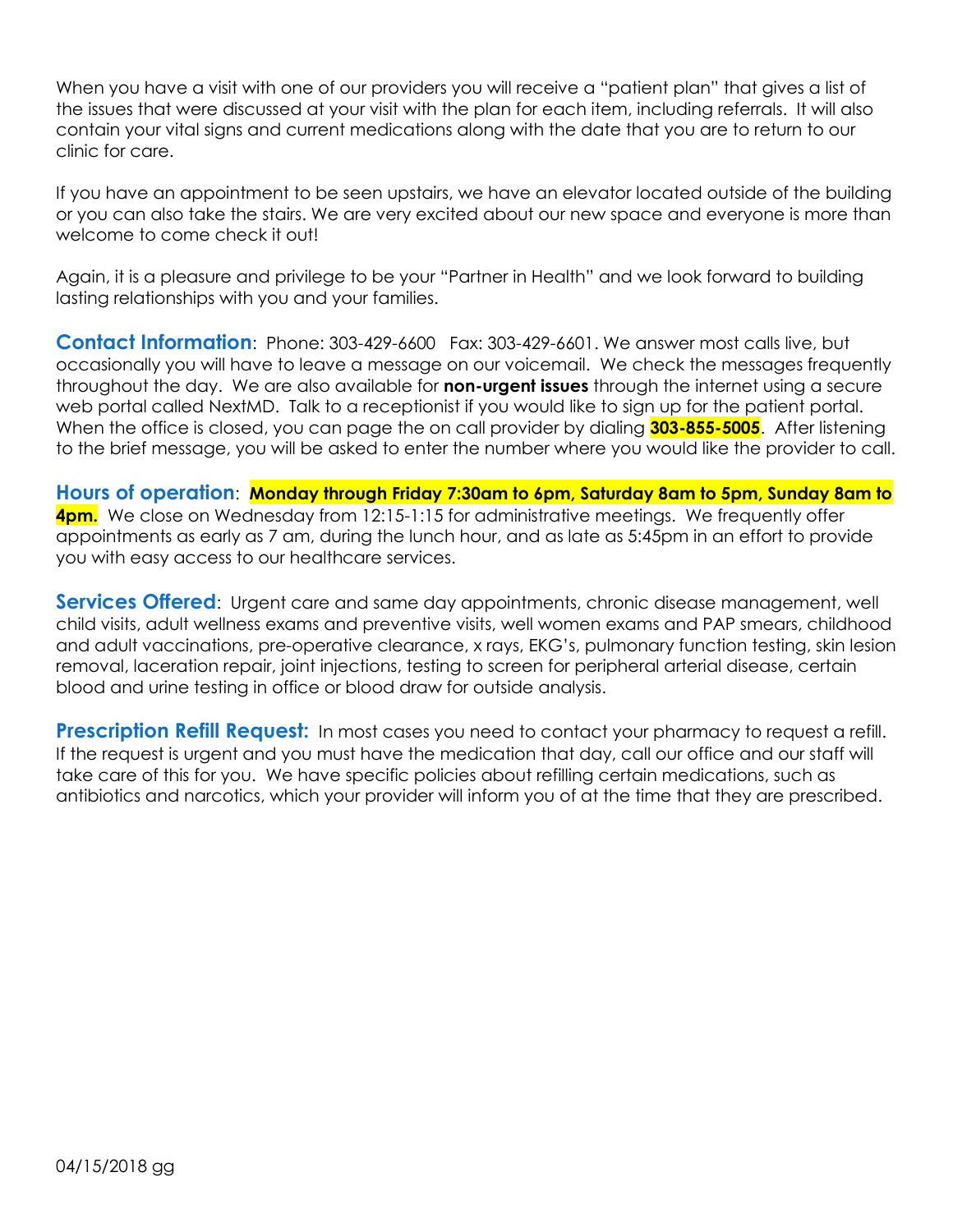## **Care Teams (providers and their medical assistants):**

**Mark Engelstad, MD** – Adriana, Tessa, Brey, DeAnna (FO)

**Karen Burnett, MD** – Julie, Louisa, Patricia (FO) (located upstairs in Suite 203)

**Morgan Campbell, DO** – Bernice, Isiah, Nancy (FO) (upstairs in Suite 203)

**Aaron Shupp, MD** – Brytani, Mindy V. (FO)

**Jeff Hilburn, MS, PA-C –** Mari, Jenny, Darika (FO)

**Sarah Kleinschmidt, PA-C** – Shannae, Sara B, Isaac (FO)

**Heather Gray, MMS, PA-C** – Angella, Sarah C., Gayle (FO)

**Alison Ruble, PA-C –** , Courtney (FO)

**Kathleen Slater, PA-C –** Daniela., Rikki (FO)

**In-House Behavioral Therapist –** Andre Neitzel, MSW, LCSW **Behavioral Therapist** – Adam Slack LCSW **Assistant:** Lauren

**X-Ray Techs –** Deion and Roy **Referrals Coordinator** – MA's

**Practice Manager**: Janet Stephenson 720-235-4733 **Assistant Manager:** Mindy Rachak **Front Office Manager:** Heidi Lim

**Care Coordination Manager**: Autumn Smith **Assistant Care Coordinator:** Matt Seybold **Assistant Care Coordinator**: Darian Rivera

**Front Desk Team**: Heidi, Kristen, Nancy, Rikki, Gayle, Isaac, Patricia, DeAnna, Mindy V., Courtney, Darika, Kathleen Y., Nicole

**Medical Records:** Kelli

**Billing Department**: Ashley, Samantha, Jan and Mindy V. Ph: 303-429-6609 (located in HUB building south of main office)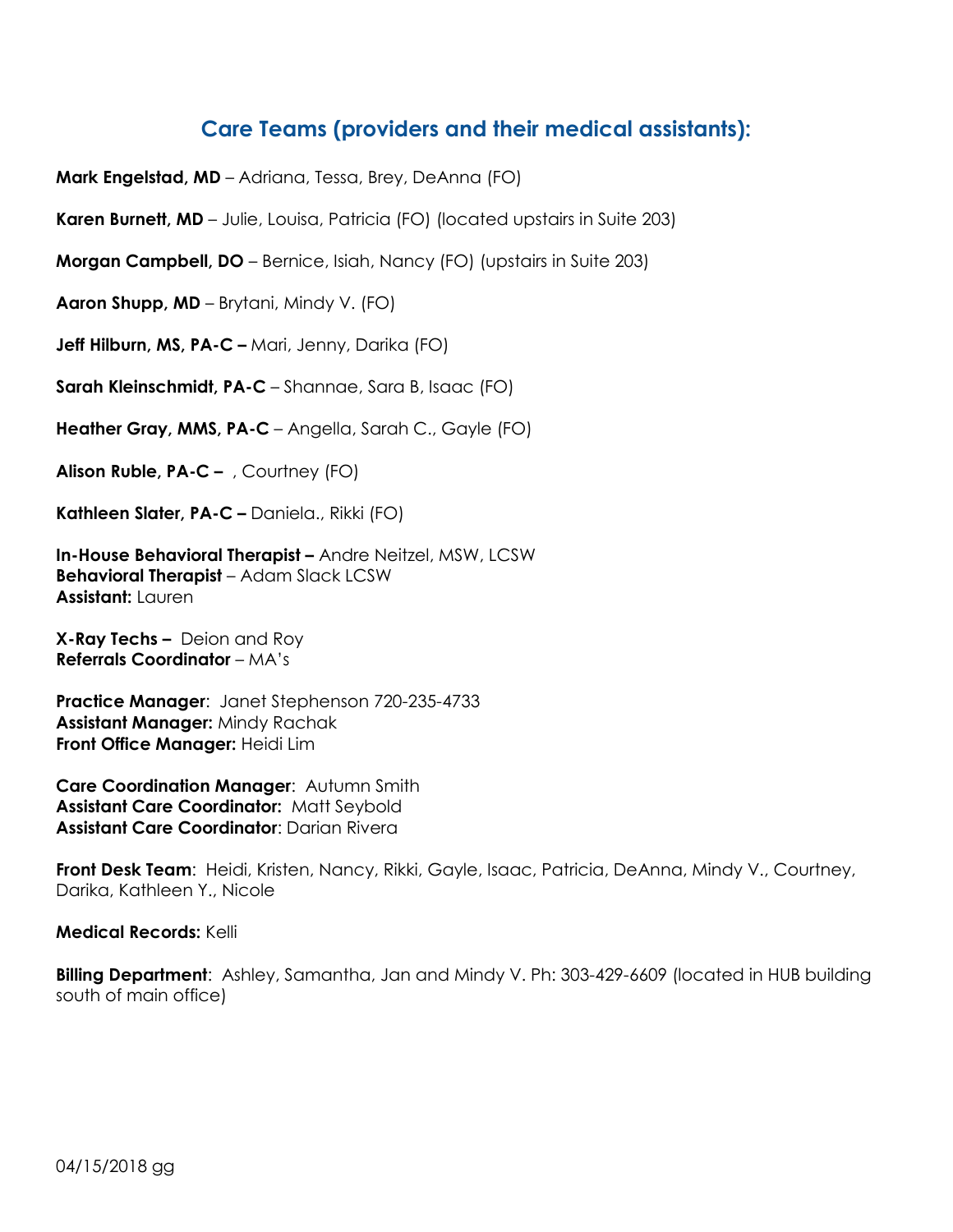## **HOW TO GET THE MOST OUT OF YOUR PATIENT-CENTERED MEDICAL HOME**

- 1. Be active in your care. **You** are the most important member of your healthcare team!
- 2. Prior to your visit, write down any questions or concerns that you may have since it is easy to forget everything that you wanted to ask or discuss. Think of goals that you may have regarding your health and lifestyle such as feeling well enough to attend your child's wedding, weight management, improved fitness, smoking cessation/reduction or stress management.
- 3. Follow your Care Plan that was established during your visit. Follow through with recommended tests, screenings, referrals and prescribed treatments or medications. If you are having difficulties accomplishing this, call our office and talk to your Care Team. We may be able to help with outside resources to help you follow your Care Plan.
- 4. Call our office, even after hours, before going to the emergency room **unless it is a life or limb threatening emergency, in which case go directly to the closest emergency room.** If it is not a life or limb threatening issue, and during normal clinic hours, we can see you on the same day in most cases. If it is after hours, one of our providers can help determine if a trip to the ER is reasonable *or* if the issue can wait to be taken care of with a visit to the clinic the following day. Sometimes a little advice over the phone can avoid a trip to the ER and save you a lot of money.
- 5. Notify us of care received outside of our clinic. Keep a few of our cards with you to give to anyone that you receive medical care from outside of our office and ask them to send us a copy of those records. Remember that **you are the most important member of your healthcare team** and we need you to keep us informed of all healthcare that you receive.
- 6. Give us feedback! Sometimes the only way we can improve the care that you receive is for you to tell us what is not working! If you have a less than satisfying experience with one of our staff or providers, let us know! If you have a suggestion of how we can improve a process, let us know! You can do this by contacting any member of the management team or your provider's care team. **You are the reason that we are here,** and we need to know when we can improve any aspect of the care that we provide for you.